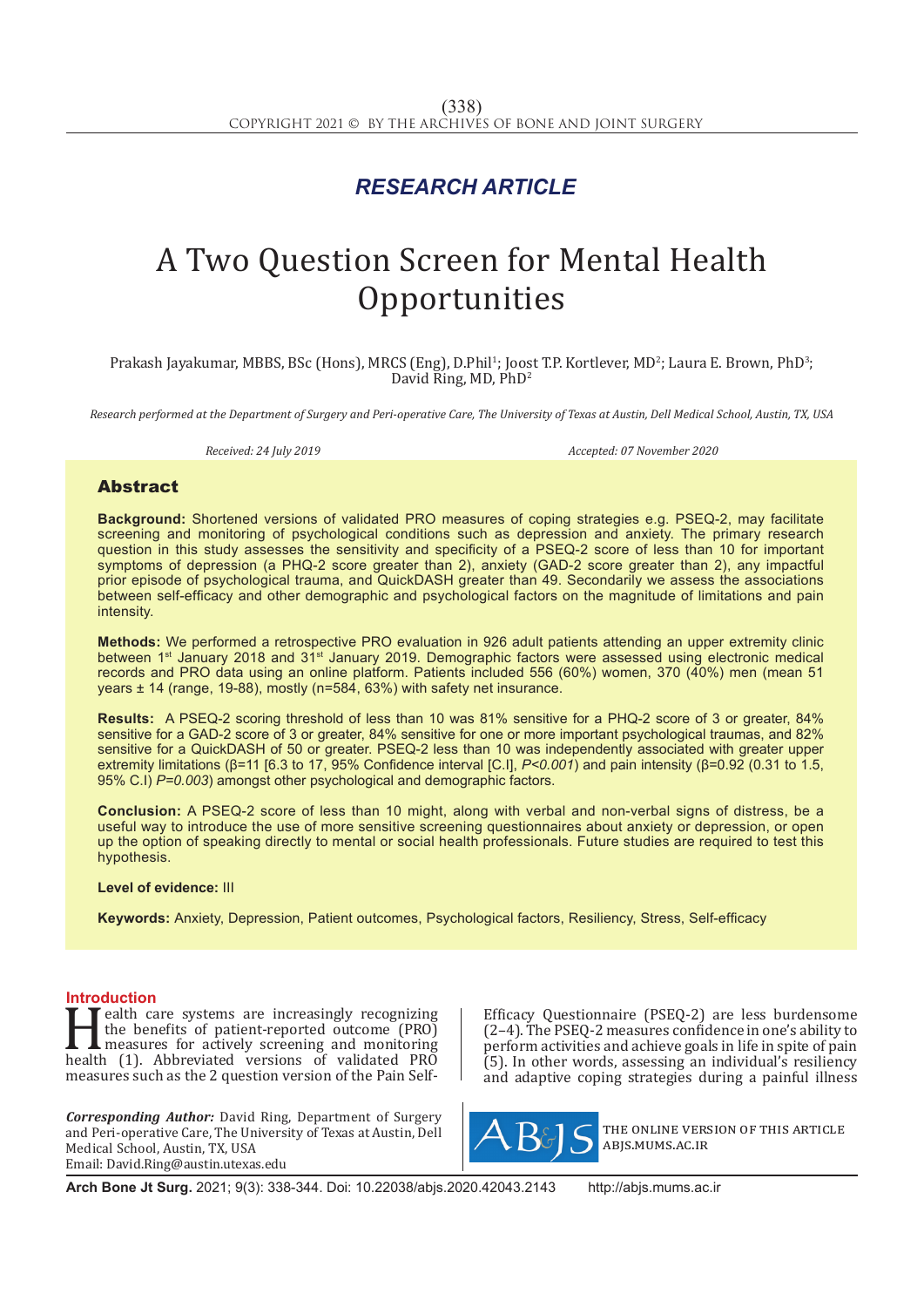THE ARCHIVES OF BONE AND JOINT SURGERY. ABJS.MUMS.AC.IR SCREENING MENTAL HEALTH USING RESILIENCY

VOLUME 9. NUMBER 3. MAY 2021

(5). Pain is the most common musculoskeletal symptom for which people seek care. There is a strong correlation between PSEQ-2 and magnitude of musculoskeletal limitations (6–10).

Short forms of validated measures of physical limitations (e.g. Quick Disabilities of the Arm, Shoulder and Hand; QuickDASH), symptoms of depression (e.g. Patient Health Questionnaire, PHQ-2), and anxiety (e.g. Generalized Anxiety Disorder Questionnaire, GAD-2) were developed to minimize responder burden (by reducing the number of test items) and improve efficiency (by reducing test times) without losing much in the way of validity, reliability, and responsiveness (11-14). People often avoid honest answers to the sensitive questions composing selfreported psychology measures as an instinctive and protective response (15). In contrast, the 2 questions on the PSEQ-2 ("I can accomplish most of my goals… despite the pain", and "I can live a normal lifestyle… despite the pain") are positively framed and thus may be perceived to be more user-friendly and comfortable to answer compared to measures of psychological distress. The PSEQ-2 questionnaire, combined with patient verbal and non-verbal expressions of stress, distress, and less effective coping strategies, may be sufficient screens for opportunities to improve mental and social health.

The primary research question in this study assesses the sensitivity and specificity of a PSEQ-2 score of less than 10 for important symptoms of depression (a PHQ-2 score greater than 2), anxiety (GAD-2 score greater than 2), any impactful prior episode of psychological trauma, and QuickDASH greater than 49. Secondarily we assess the associations between self-efficacy and other demographic and psychological factors on the magnitude of limitations and pain intensity.

#### **Materials and Methods**

We retrospectively evaluated questionnaires collected routinely as part of the clinical evaluation in 926 adult patients who attended an upper extremity clinic at a teaching hospital between  $1^{st}$  January 2018 and 31 $^{st}$ January 2019. We accessed demographic (age, gender, language, insurance status) and questionnaire data from our electronic medical records and outcome platforms respectively. Inclusion criteria were fluency in spoken English or Spanish, being aged 18 years or older and having any upper extremity disorder. No patients were excluded from analysis. Of the 926 patients, 556 (60%) were women and 370 (40%) were men with a mean age of 51 years ± 14 (range, 19-88) [Table 1]. Demographic details also included insurance status where the majority of patients (n=584, 63%) were supported by a safety net insurance plan. PRO measures included PSEQ-2, PHQ-2, GAD-2, a check for any important psychological trauma, QuickDASH and pain intensity using a numerical rating scale. These questionnaires were administered on tablet devices using an outcome measurement platform following clinic registration by concierge staff in clinic as patients attended for their

review (11, 16, 17).

#### *Outcome measures*

PSEQ-2 includes two items scored on a 7-point Likert scale which are added to form a total score ranging from 0 to 12 (3, 4). High scores indicate greater self-efficacy.

PHQ-2 consists of the first two items of the PHQ-9, depressed mood and loss of interest (anhedonia), scored on a scale from 0 to 3 and added to form a total score ranging from 0 to 6 (12, 13). A threshold greater than or equal to 3 indicates clinically significant depression, prompting completion of the full PHQ-9 and a clinical review assessing for major depressive disorder.

GAD-2 consists of the first two items of the GAD-7, which correspond to two key diagnostic criteria for generalized anxiety disorder, and scored on a scale from 0 to 3 and added to form a total score ranging from 0 to 6 (18,19). A threshold greater than or equal to 3 indicates clinically significant anxiety, prompting completion of the full GAD-7 and a clinical review to identify the type of anxiety disorder and whether treatment is necessary.

Patients were also asked about the experience of one of

| Table 1. Patient and clinical characteristics |                      |  |  |  |
|-----------------------------------------------|----------------------|--|--|--|
| <b>Variables</b>                              | $N = 9261$           |  |  |  |
| Age in years                                  | $51 \pm 14$ (19-88)  |  |  |  |
| Women                                         | 556 (60)             |  |  |  |
| Language                                      |                      |  |  |  |
| Spanish                                       | 289 (31)             |  |  |  |
| English                                       | 629 (69)             |  |  |  |
| Insurance status                              |                      |  |  |  |
| Commercial                                    | 196 (21)             |  |  |  |
| Safety-net                                    | 584 (63)             |  |  |  |
| Medicare                                      | 80(8.7)              |  |  |  |
| Medicaid                                      | 65 (7.0)             |  |  |  |
| PHQ-2 score >2                                | 183 (24)             |  |  |  |
| $GAD-2$ score $>2$                            | 158 (21)             |  |  |  |
| Psychological traumas >0                      | 98 (18)              |  |  |  |
| PSEQ-2 score≥10                               | 147 (29)             |  |  |  |
| OuickDASH score>50                            | 271 (53)             |  |  |  |
| QuickDASH                                     | $52 \pm 24 (0-100)$  |  |  |  |
| Pain intensity                                | $5.9 \pm 2.8$ (0-10) |  |  |  |

Continuous variables as mean ± standard deviation (range); Discrete variables as number (percentage);  $1$  N=918 for language, 925 for insurance, 759 for PHQ-2, 767 for GAD-2, 545 for PTSD-5, 512 for PSEQ-2, 511 for QuickDASH, and 510 for pain intensity; PHQ=Patient Health Questionnaire; GAD=Generalised Anxiety Disorder; PSEQ=Pain Self-Efficacy Questionnaire; QuickDASH=Quick Disabilities of the Arm, Shoulder and Hand.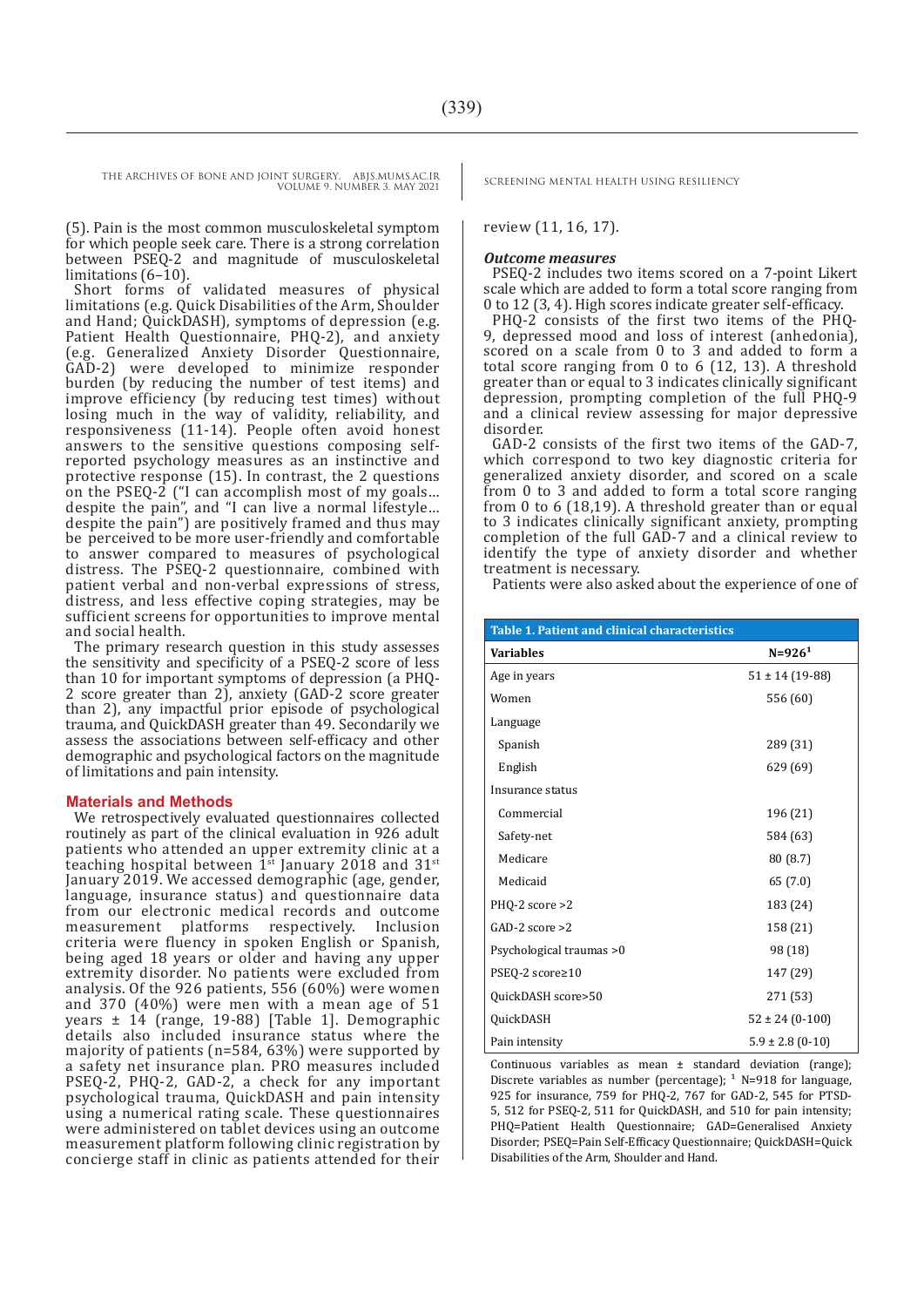5 major psychological traumas incorporated within the primary care post-traumatic stress disorder scale (PC-PTSD-5) (20).

QuickDASH assesses physical functioning (e.g. daily tasks) and arm symptoms (e.g. pain) using 11, 5-point Likert scales (11, 16, 17, 21). Total scores are scaled from 0 to 100 with higher scores representing greater limitations (11).

Pain intensity was assessed using an 11-point numerical scale that rated level of pain from 0, no pain, to 10, extreme pain.

#### *Statistical analysis*

We calculated the number and proportion of patients with PSEQ-2 scores of less than 10 and the sensitivity and specificity of these scores for important symptoms of depression (a PHQ-2 score greater than 2), anxiety (GAD-2 score greater than 2), any impactful prior episode of psychological trauma, and QuickDASH greater than 49. Bivariate analysis involved Pearson correlation, student's t test, and one-way analysis of variance (ANOVA; Appendix 1).

To assess the associations between self-efficacy and other demographic and psychological factors on the magnitude of limitations and pain intensity, we created two multivariable models for factors independently associated with limitations and pain intensity.

Descriptive statistics included frequencies and percentages for discrete variables, and mean, standard deviation, and range for normally distributed continuous variables. No sample size calculation was required based

on the high volume of patients and relatively small number of variables assessed. Variables with *P<0.05*  were considered significant.

#### **Results**

A PSEQ-2 scoring threshold of less than 10 was 81% sensitive for a PHQ-2 score of 3 or greater (specificity, 34%), 84% sensitive for a GAD-2 score of 3 or greater (specificity, 34%), 84% sensitive for one or more important psychological traumas (specificity 33%), and 82% sensitive for a QuickDASH of 50 or greater (specificity, 40%) [Table 2].

Accounting for confounding variables in multivariable analysis, greater upper extremity limitations measured using QuickDASH were independently associated with a PSEQ-2 score less than 10 (β=11 [6.3 to 17, 95% C.I], *P<0.001*), an important psychological trauma (β=6.3 [0.31 to 12, 95% C.I], P=0.039), PHQ-2 score greater than 2 (β=9.3 [2.9 to 16, 95% C.I], P=0.005), safetynet insurance (β=13 [6.7 to 19, 95% C.I], *P<0.001*) or Medicaid (β=18 [7.5 to 29, 95% C.I], P=0.001; adjusted R<sup>2</sup> full model =  $0.23$ ) [Table 3].

Accounting for confounding variables in multivariable analysis, pain intensity was independently associated with PSEQ-2 less than 10 (β=0.92 (0.31 to 1.5, 95% C.I) P=0.003), GAD-2 scores greater than 2 ( $β=0.87$  (0.05 to 1.7, 95% C.I), *P=0.037*), being on safety-net insurance (β=1.6, [0.81 to 2.3, 95% C.I], *P<0.001*), older age (β=0.01, [0.01 to 0.06, 95% C.I], *P=0.001*), and female gender  $(β=0.83, [0.25]$  to 1.4, 95% C.I], P=0.005; adjusted R<sup>2</sup> full model =  $0.18$ ).

| Table 2. Number of patients per psychological measure and QuickDASH per PSEQ-2 cut-off score <sup>1</sup> |                                     |                               |                       |                       |  |  |
|-----------------------------------------------------------------------------------------------------------|-------------------------------------|-------------------------------|-----------------------|-----------------------|--|--|
| Variables $N=926^2$                                                                                       | PSEQ-2 score $\geq 10$<br>$N = 151$ | PSEQ-2 score <10<br>$N = 376$ | Sensitivity<br>PSEQ-2 | Specificity<br>PSEQ-2 |  |  |
| PHQ-2 score > 2 (N=759)                                                                                   |                                     |                               |                       |                       |  |  |
| No                                                                                                        | 99 (85)                             | 195 (73)                      | 81%                   | 34%                   |  |  |
| Yes                                                                                                       | 17(15)                              | 71 (27)                       |                       |                       |  |  |
| $GAD-2 score > 2 (N=767)$                                                                                 |                                     |                               |                       |                       |  |  |
| No                                                                                                        | 104 (90)                            | 205 (76)                      | 84%                   | 34%                   |  |  |
| Yes                                                                                                       | 12(10)                              | 63 (24)                       |                       |                       |  |  |
| Psychological traumas > 0 (N=545)                                                                         |                                     |                               |                       |                       |  |  |
| No                                                                                                        | 93 (89)                             | 191 (76)                      | 84%                   | 33%                   |  |  |
| Yes                                                                                                       | 12(11)                              | 61 (24)                       |                       |                       |  |  |
| QuickDASH score > 50 (N=511)                                                                              |                                     |                               |                       |                       |  |  |
| No                                                                                                        | 97 (66)                             | 143 (39)                      | 82%                   | 40%                   |  |  |
| Yes                                                                                                       | 50 (34)                             | 221(61)                       |                       |                       |  |  |

Discrete variables as number (percentage);  $^1$  A higher score on the PSEQ-2 indicates a more positive coping status, a higher score on the other psychological measures and QuickDASH indicate psychological or physical limitations; ² Total numbers do not add up since not all patients completed all measures; PHQ=Patient Health Questionnaire; GAD=Generalised Anxiety Disorder; PSEQ=Pain Self-Efficacy Questionnaire; QuickDASH=Quick Disabilities of the Arm, Shoulder and Hand.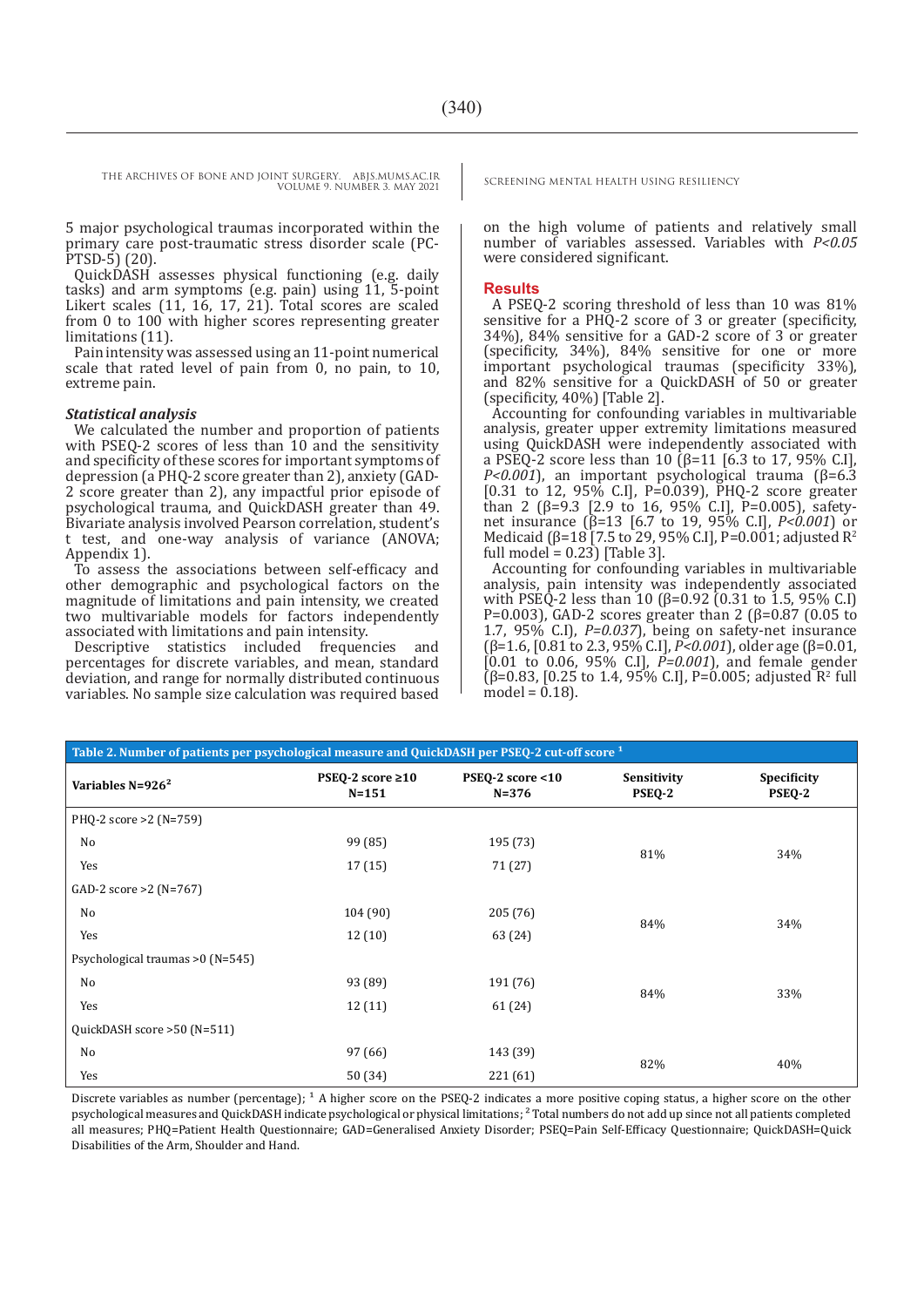| Table 3. Multivariable linear regression analysis of factors associated with QuickDASH and pain intensity |                           |                                              |                          |         |                   |                |
|-----------------------------------------------------------------------------------------------------------|---------------------------|----------------------------------------------|--------------------------|---------|-------------------|----------------|
| Dependent<br>variables                                                                                    | <b>Retained variables</b> | Regression coefficient $[\beta]$<br>(95% CI) | <b>Standard</b><br>error | P value | Semipartial $R^2$ | Adjusted $R^2$ |
|                                                                                                           | Age in years              | 0.17 (-0.01 to 0.35)                         | 0.09                     | 0.072   |                   |                |
|                                                                                                           | Women                     | 3.2 (-1.7 to 8.1)                            | 2.5                      | 0.198   |                   |                |
|                                                                                                           | Language                  |                                              |                          |         |                   |                |
|                                                                                                           | Spanish                   | Reference value                              |                          |         |                   |                |
|                                                                                                           | English                   | 3.5 (-2.1 to 9.0)                            | 2.8                      | 0.224   |                   |                |
|                                                                                                           | Insurance status          |                                              |                          |         |                   |                |
|                                                                                                           | Commercial                | Reference value                              |                          |         |                   |                |
| QuickDASH                                                                                                 | Safety net                | 13 (6.7 to 19)                               | 3.2                      | < 0.001 | 0.04              | 0.23           |
|                                                                                                           | Medicare                  | 3.7 (-6.0 to 13)                             | 4.9                      | 0.449   |                   |                |
|                                                                                                           | Medicaid                  | 18 (7.5 to 29)                               | 5.5                      | 0.001   | 0.002             |                |
|                                                                                                           | $PHQ-2$ score $>2$        | 9.3 (2.9 to 16)                              | 3.3                      | 0.005   | 0.02              |                |
|                                                                                                           | $GAD-2$ score $>2$        | 4.6 (-2.4 to 12)                             | 3.5                      | 0.196   |                   |                |
|                                                                                                           | Psychological traumas > 0 | 6.3 (0.31 to 12)                             | 3.1                      | 0.039   | 0.01              |                |
|                                                                                                           | PSEQ-2 score <10          | 11 (6.3 to 17)                               | 2.6                      | < 0.001 | 0.04              |                |
|                                                                                                           | Age in years              | $0.04$ (0.01 to 0.06)                        | $0.01\,$                 | 0.001   | 0.02              |                |
|                                                                                                           | Women                     | $0.83$ (0.25 to 1.4)                         | 0.29                     | 0.005   | 0.02              |                |
|                                                                                                           | Language                  |                                              |                          |         |                   |                |
|                                                                                                           | Spanish                   | Reference value                              |                          |         |                   |                |
|                                                                                                           | English                   | $0.65$ (-0.01 to 1.3)                        | 0.33                     | 0.053   |                   |                |
| Pain intensity                                                                                            | Insurance status          |                                              |                          |         |                   |                |
|                                                                                                           | Commercial                | Reference value                              |                          |         |                   | 0.18           |
|                                                                                                           | Safety net                | 1.6 $(0.81$ to 2.3)                          | 0.38                     | < 0.001 | 0.04              |                |
|                                                                                                           | Medicare                  | $-0.04$ ( $-1.2$ to $1.1$ )                  | 0.58                     | 0.939   |                   |                |
|                                                                                                           | Medicaid                  | 1.1 (-0.18 to 2.3)                           | 0.64                     | 0.093   |                   |                |
|                                                                                                           | $PHQ-2$ score $>2$        | 0.62 (-0.14 to 1.4)                          | 0.38                     | 0.109   |                   |                |
|                                                                                                           | $GAD-2$ score $>2$        | $0.87$ (0.05 to 1.7)                         | 0.42                     | 0.037   | 0.01              |                |
|                                                                                                           | Psychological traumas >0  | $-0.09$ ( $-0.81$ to $0.62$ )                | 0.36                     | 0.799   |                   |                |
|                                                                                                           | PSEQ-2 score <10          | 0.92 (0.31 to 1.5)                           | 0.31                     | 0.003   | 0.02              |                |

**Bold** indicates statistically significant difference; Only the semipartial  $R^2$  of significant variables is displayed; CI=Confidence interval;  $R^2$ =R-squared; PHQ=Patient Health Questionnaire; GAD=Generalised Anxiety Disorder; PSEQ=Pain Self-Efficacy Questionnaire; QuickDASH=Quick Disabilities of the Arm, Shoulder and Hand.

#### **Discussion**

Health care systems are increasingly focused on more precise, efficient, and user-friendly ways to screen and monitor health outcomes in patients. Positively framed questionnaires measuring domains such as self-efficacy, combined with observations and expressions of stress, distress, and coping strategies, may provide sufficient screening for opportunities to improve mental and social health. Such questionnaires provide useful alternatives to self-reported psychology measures containing questions that may be avoided due to patient sensitivities.

A score less than 10 on PSEQ-2 appears to have high sensitivity (greater than 80%) but low specificity (around 30%) for notable symptoms of depression or anxiety, or at least one important psychological trauma. This threshold for self-efficacy also appeared to be associated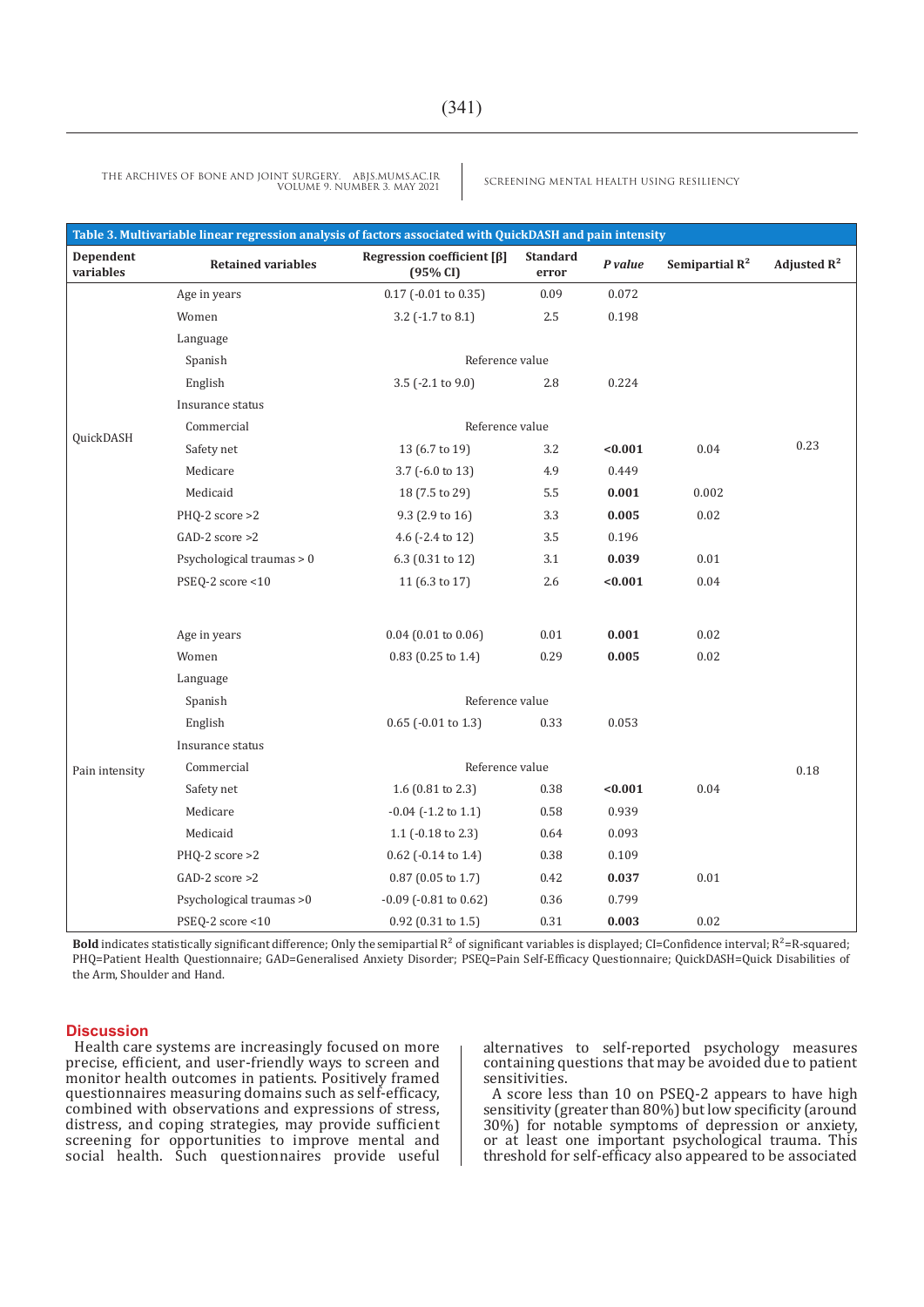with magnitude of limitations (along with the threshold for depression, at least one psychological trauma, and safety net or Medicaid insurance), and pain intensity (along with older age, being female, within threshold for anxiety and on safety net insurance). High sensitivity and low specificity are suitable in these circumstances as there is little downside to a conversation about mental and social health. Relatively low specificity can be appreciated considering the health concept measured by PSEQ-2 – namely one's capability, goals and daily activities. We explored the ability of these simple, relevant, and user-friendly questions to signal mental and social health opportunities to clinicians. In this context, only sensitivity is relevant i.e. providing the chance to ask non-offensive, more comfortable questions that feel relevant to identify the vast majority of such opportunities.

While low specificity may not uncover any mental and social health opportunities following the administration of the PSEQ-2, discussion and relationship building triggered by the two questions is still worthwhile.

The notable influence of psychological conditions on musculoskeletal symptoms and limitations is increasingly recognized in research circles but may be under-appreciated and under-treated in clinical settings. Current evidence suggests orthopedic clinicians should routinely assess mental health and be prepared to address a patient's emotional needs. Screening for symptoms of depression and anxiety, especially using probing questions in full length questionnaires potentially risks missing important opportunities and capturing vulnerable patients that may find questions too sensitive to answer honestly. PRO measurement of mental health and scoring thresholds are also prone to labelling individuals with diagnoses that may be counterproductive and stigmatizing. Furthermore, these negatively framed instruments often lack an assessment of effective cognitive coping strategies.

Our preliminary data support using an abbreviated, positively-framed, 2-question measure in combination with vigilance by health care professionals for verbal (e.g. "I cant…") and non-verbal cues (e.g. protection body language and posturing) provides a catalyst for further discussion and signaling those with greater emotional and social needs. This may prompt a more detailed psychological evaluation using full length questionnaires or a formal interview about mental and social determinants of health (22, 23). The approach may also prevent overburdening patients who don't exhibit features (through scores and / or verbal and non-verbal cues) of distress and instead exhibit sufficient coping ability. This may be attractive to providers challenged by the measurement of patient outcomes due to concerns around interference with clinical flow, fear of responder burden and confusion around instrument selection from an evolving myriad of options (14).

Based on our findings, a difference in framing of content also does not appear to affect the scoring interaction between these instruments since the sensitivity of PSEQ-2 for PHQ-2, GAD-2 and the experience of one of 5 major psychological traumas incorporated within the

PC-PTSD-5 within tested thresholds appears relatively high. This is supported by a recent study suggesting the content of psychological questionnaires does not seem to affect patient experience, at least in terms of patient satisfaction and patient-perceived empathy related to clinical consultations (24). Further studies are required to assess the impact of more positively and negatively framed items on the relationships between PRO measures and patients with providers.

This combined, streamlined and potentially softer approach may help specialists take advantage of most mental health opportunities. Further, musculoskeletal professionals should be supported (e.g. through communication skills training, improved access to specialists in behavioral health and social care) in managing the transition toward 'complete care' i.e. a patient's physical as well as psychosocial needs, if they are not doing so already.

Psychological and demographic factors also accounted for about  $20\%$  of the variation in magnitude of limitations and pain intensity, PSEQ-2 being the psychological measure with the strongest independent influence. This might be greater in specific subpopulations with painful conditions, whereas this study included people with other symptoms such as numbness or a lump. Effective coping strategies such as self-efficacy and negative coping strategies such as catastrophic thinking tend to be the best measures of the mental health contributions to symptoms and limitations (5, 9, 10).

There are several limitations to this study. First, this work was performed at a single institution and thus our findings may not be generalizable. Given that the majority of patients were underinsured and supported by a safety net insurance program, our results may not apply as well in other settings. Further studies are warranted to assess the relationship between these screeners across different health care systems, population and clinical characteristics, including subpopulations with painful compared to asymptomatic conditions, where results may differ. However, it should be noted that the heterogenous nature of the patient population, including patients not experiencing pain or distress, may be representative of a broad range of patients that may receive a screening questionnaire in normal practice. Second, this study was retrospective and lacking some demographic data e.g. employment, education and social status, and clinical details e.g. diagnoses, acute or traumatic etiology. Further evaluation is recommended, involving a prospective patient cohort with more granular demographic and clinical parameters. Third, our analysis was limited to assessing sensitivity and specificity analysis of thresholds within PRO measures. Future studies in this area could utilize methods such as factor analysis to assess common latent constructs being measured by such instruments to better understand their measurement characteristics. This method has been used to demonstrate the assessment of common aspects of human illness behavior by four widely used measures of coping strategy in a prior study (5). Receiver operated characteristics (ROC) analysis could also be used to assess specific thresholds along the continuum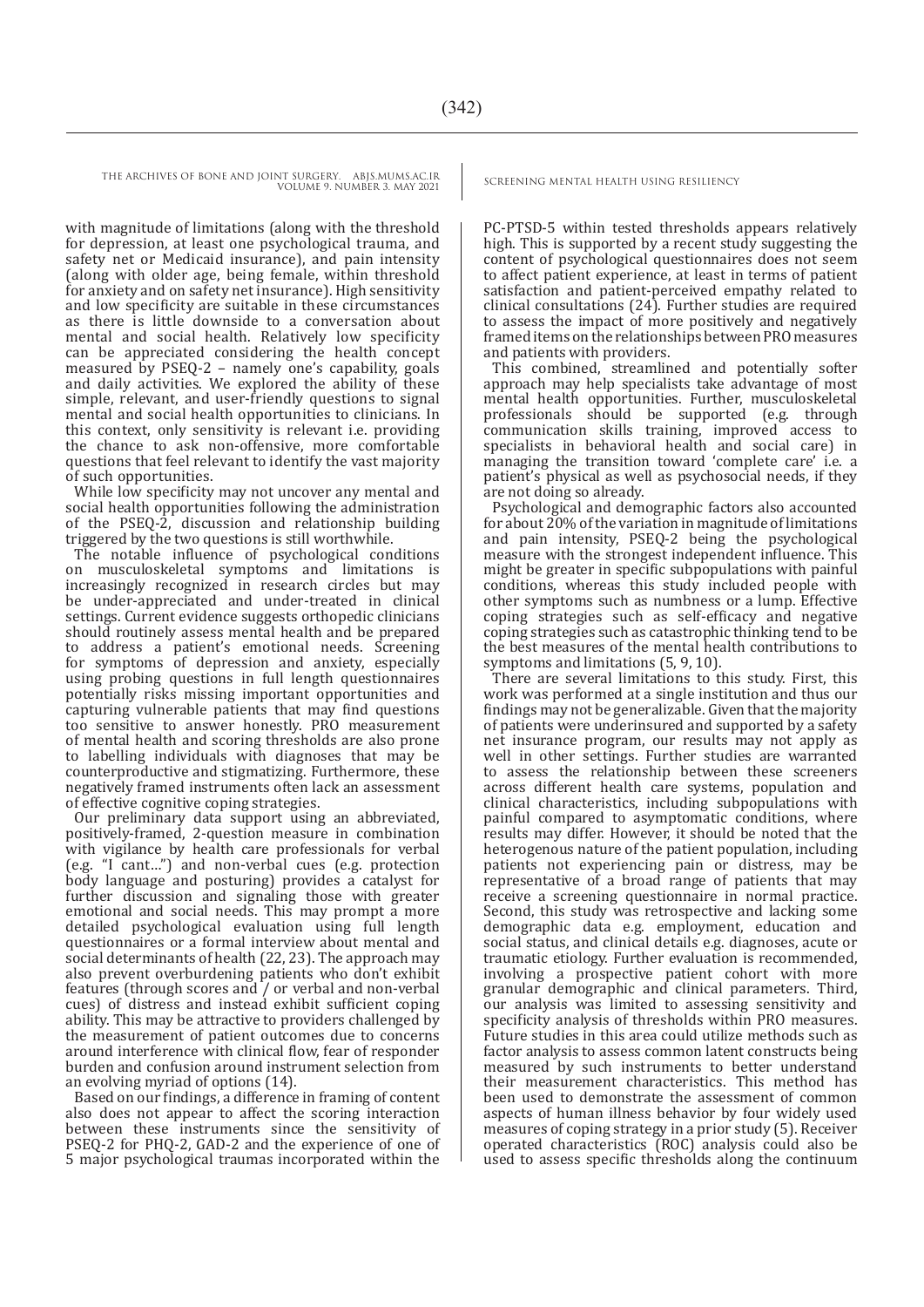of each domain rather than dichotomizing the scoring ranges. Finally, it could be argued that PSEQ-2 should be compared with the full length scores (gold standards) for depression, anxiety and limitations rather than being assessed as a well matched screener of other screeners and abbreviated measures.

The importance of measuring psychological conditions such as depression, anxiety and stressful experiences alongside a patient's physical limitations is increasingly recognized. However, many professionals are still challenged by applying PRO measures of psychological conditions in clinical settings. PSEQ-2 may provide an efficient, multi-purpose screener and more positivelyframed approach for orthopaedic surgeons and allied professionals to explore mental health opportunities and discuss emotional issues. A PSEQ-2 score less than 10 might be—along with certain verbal and nonverbal signs of distress or less effective coping strategies—a more useful way to introduce questionnaires about anxiety or depression. Or perhaps it is sufficient to introduce

the option of speaking with a mental or social health professional member of the team directly. We plan to test these hypothesis in future studies.

Prakash Jayakumar MBBS BSc (Hons) MRCS(Eng) D.Phil<sup>1</sup> Joost T.P. Kortlever MD2 Laura E. Brown PhD<sup>3</sup>

David Ring MD PhD2

1 UK Harkness Fellowship in Health Care Policy and Practice Innovations, The Value Institute / Department of Surgery and Peri-operative Care, The University of Texas at Austin, Dell Medical School, Austin, TX, USA

2 Department of Surgery and Peri-operative Care, The University of Texas at Austin, Dell Medical School, Austin, TX, USA

3 Center for Health Communication, The University of Texas at Austin, Dell Medical School, Austin, TX, USA

#### **References**

- 1. Porter ME, Larsson S, Lee TH. Standardizing Patient Outcomes Measurement. N Engl J Med. 2016; 374(6):504–6.
- 2. Bot AGJ, Nota SPFT, Ring D. The Creation of an Abbreviated Version of the PSEQ: The PSEQ-2. Psychosomatics. 2014;55(4):381–5.
- 3. Briet JP, Bot AGJ, Hageman MGJS, Menendez ME, Mudgal CS, Ring DC. The pain self-efficacy questionnaire: validation of an abbreviated two-item questionnaire. Psychosomatics. 2014;55(6):578–85.
- 4. Nicholas MK, McGuire BE, Asghari A. A 2-Item Short Form of the Pain Self-Efficacy Questionnaire: Development and Psychometric Evaluation of PSEQ-2. J Pain. 2015;16(2):153–63.
- 5. Kortlever JTP, Janssen SJ, van Berckel MMG, Ring D, Vranceanu AM. What Is the Most Useful Questionnaire for Measurement of Coping Strategies in Response to Nociception? Clin Orthop Relat Res. 2015;473(11):3511–8.
- 6. Ahmed SA, Shantharam G, Eltorai AEM, Hartnett DA, Goodman A, Daniels AH. The effect of psychosocial measures of resilience and self-efficacy in patients with neck and lower back pain. Spine J Off J North Am Spine Soc. 2019;19(2):232–7.
- 7. Chiarotto A, Vanti C, Cedraschi C, Ferrari S, de Lima E Sà Resende F, Ostelo RW, et al. Responsiveness and Minimal Important Change of the Pain Self-Efficacy Questionnaire and Short Forms in Patients With Chronic Low Back Pain. J Pain Off J Am Pain Soc. 2016;17(6):707–18.
- 8. Hageman M, Briet J, Oosterhoff T, Bot A, Ring D, Vranceanu A-M. The Correlation of Cognitive Flexibility with Pain Intensity and Magnitude of Disability in Upper Extremity Illness. J Hand

Microsurg. 2016;06(02):59–64.

- 9. Jayakumar P, Overbeek CL, Lamb S, Williams M, Funes C, Gwilym S, et al. What Factors Are Associated With Disability After Upper Extremity Injuries? A Systematic Review. Clin Orthop. 2018;476(11):2190– 215.
- 10.Menendez ME, Baker DK, Oladeji LO, Fryberger CT, McGwin G, Ponce BA. Psychological Distress Is Associated with Greater Perceived Disability and Pain in Patients Presenting to a Shoulder Clinic. J Bone Joint Surg Am. 2015;97(24):1999–2003.
- 11.Beaton DE, Wright JG, Katz JN. Development of the QuickDASH: Comparison of Three Item-Reduction Approaches. VO LU M E. 2005;9.
- 12.Kroenke K, Spitzer RL, Williams JBW. The Patient Health Questionnaire-2: validity of a two-item depression screener. Med Care. 2003;41(11):1284–92.
- 13.Löwe B, Kroenke K, Gräfe K. Detecting and monitoring depression with a two-item questionnaire (PHQ-2). J Psychosom Res. 2005;58(2):163–71.
- 14.Bingham CO, Noonan VK, Auger C, Feldman DE, Ahmed S, Bartlett SJ. Montreal Accord on Patient-Reported Outcomes (PROs) use series – Paper 4: patient-reported outcomes can inform clinical decision making in chronic care. J Clin Epidemiol. 2017;89:136–41.
- 15.Guattery JM, Dardas AZ, Kelly M, Chamberlain A, McAndrew C, Calfee RP. Floor Effect of PROMIS Depression CAT Associated With Hasty Completion in Orthopaedic Surgery Patients. Clin Orthop. 2018;476(4):696–703.
- 16.Mintken PE, Glynn P, Cleland JA. Psychometric properties of the shortened disabilities of the Arm, Shoulder, and Hand Questionnaire (QuickDASH) and